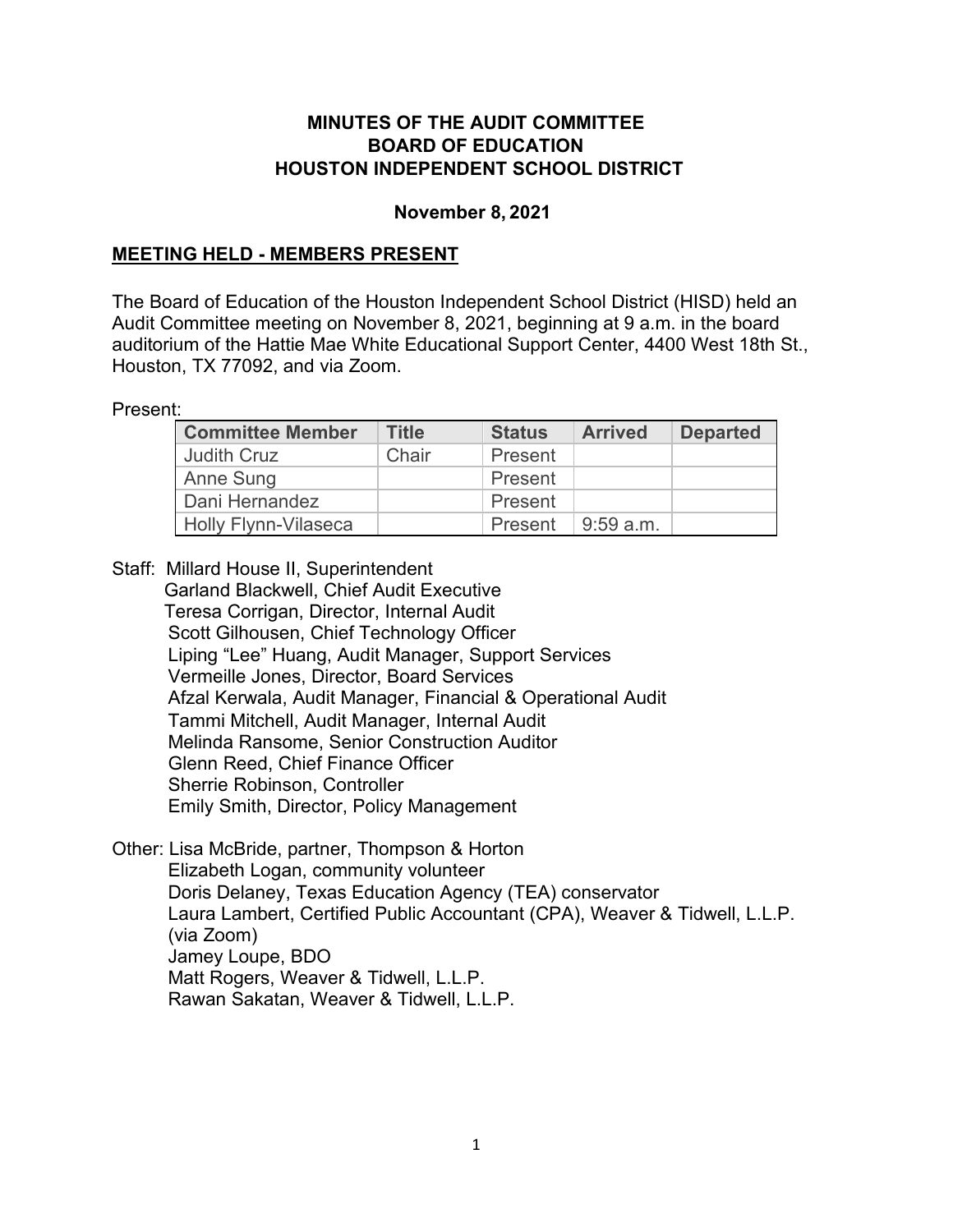# **MEETING CALLED TO ORDER - PURPOSE**

Committee Chair Cruz called the meeting to order at 9:01 a.m. and declared the board convened to consider matters pertaining to HISD as listed on the duly posted meeting notice.

## **CONSIDERATION AND APPROVAL OF MINUTES FROM PREVIOUS MEETINGS** No action taken.

# **SPEAKERS TO AGENDA ITEMS (IF CONVENED AS SPECIAL MEETING)**

There were no registered speakers.

## **DISCUSSION ITEMS**

### **STATUS OF RECOMMENDATION IMPLEMENTATION FOR THE DISTRICT FINANCIAL STATEMENT AUDIT FOR FISCAL YEAR (FY) 2020**

Matt Rogers, senior audit manager, Weaver & Tidwell, L.L.P., reported that two material weaknesses and two significant deficiencies identified in the 2020 audit had been resolved and recommendations completed.

## **DISTRICT FINANCIAL STATEMENT AUDIT RESULTS FOR FY 2021**

Mr. Rogers reported on the audit results for FY 2021, including:

- Audit of financial statements found one material weakness in internal control over financial reporting but no significant deficiencies; weakness identified was improper recognition of in-kind grant revenues and expenditures (\$10 million in-kind grant from Region 4 not recorded)
- Audit of federal and state financial assistance awards found no material weaknesses or significant deficiencies in internal controls

# **AUDIT COMMITTEE CHARTER ANNUAL REVIEW**

No revisions were made to the charter.

## **THREE EXPECTATIONS OF CHIEF AUDIT EXECUTIVE'S ANNUAL EVALUATION**

Chief Blackwell presented proposed 2021–2022 expectations:

- Complete the board-approved 2022 audit plan.
- Migrate the Audit Department from TeamMate to TeamMate+ (Plus) for its audit management tool.
- Fill all vacant positions with qualified members.

The committee discussed replacing the second and third expectations. Chief Blackwell indicated he would send suggested replacements to Committee Chair Cruz. Superintendent House said the administration would examine ways to make the audit dashboard more informative as requested by Committee Chair Cruz.

## **INTRODUCE THE NEW FINANCIAL AND OPERATIONAL AUDIT MANAGER**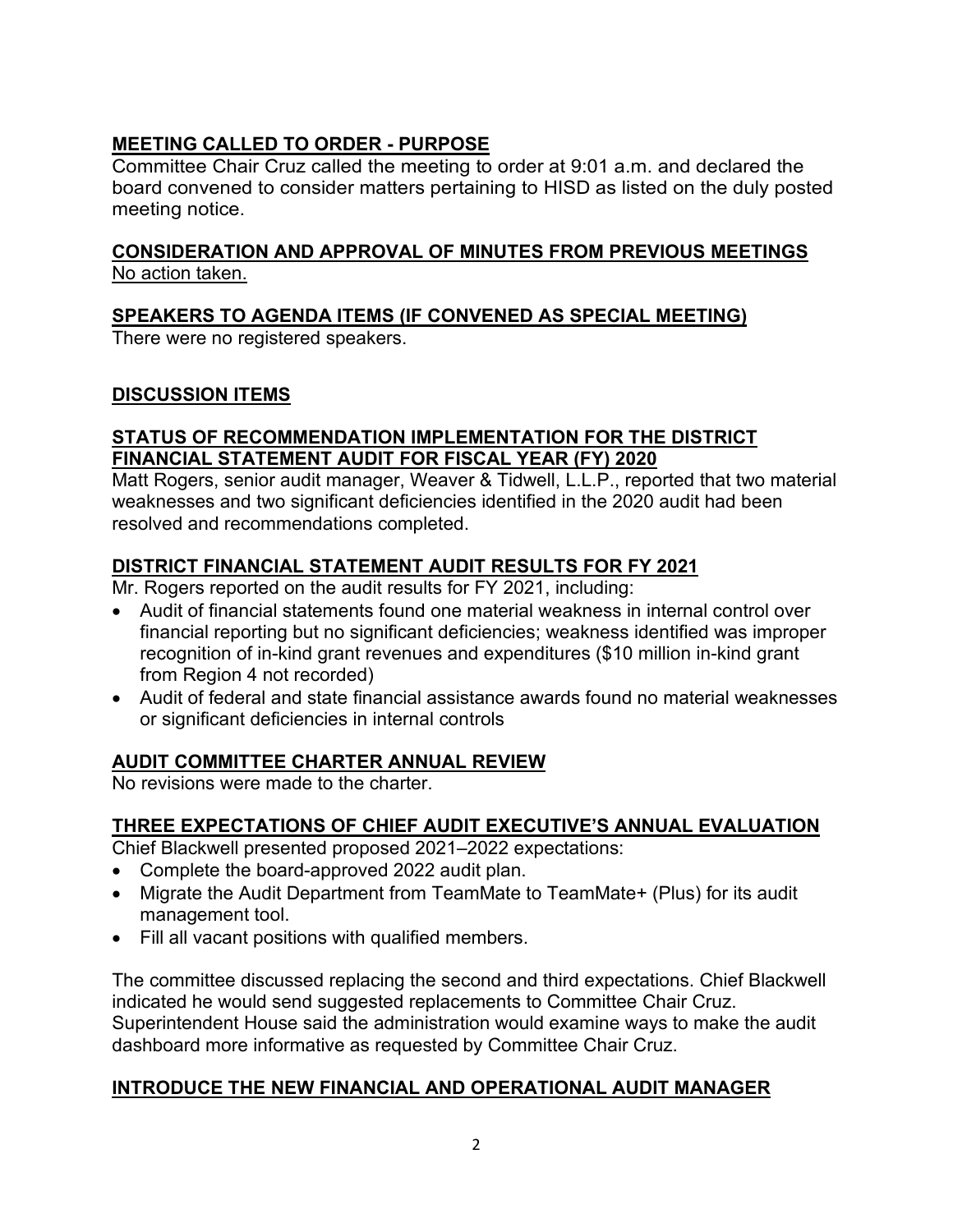Chief Blackwell introduced Afzal Kerawalla, CPA, CIA, CISA, CFE, ACDA, the new audit manager for Financial & Operational Audit.

### **UPDATE ON THE STATUS OF THE 2021 INTERNAL AUDIT PLAN**

Chief Blackwell presented the 2021 audit plan, which includes four audit practice areas: Education Program, Financial and Operational, Construction Services, and Information Technology.

Of 10 audits under the education program, five are completed, three are in review (Assignment of Long-Term Associate Teachers, Student Attendance, and Review of Impacts from the COVID-19 Virus), and two are carryover audits not yet started..

Of 12 audits under the finance and operations area, all are now complete.

Of 15 audits under the construction services area, two are completed, two are contingent on a 2021 bond offering, seven are in the reporting phase and scheduled to be issued in September, and four will carry over to 2022.

Under Information Technology, four audits were completed and one is under review.

Twenty-three audits were completed in 2021 and 11 are in progress.

## **UPDATE ON THE STATUS OF THE 2022 INTERNAL AUDIT PLAN**

Chief Blackwell presented an update on the status of the 2022 audit plan, which includes four audit practice areas: Education Program, Financial and Operational, Construction Services, and Information Technology. Forty audits are planned; of these, one is completed, 15 are currently in-process, and 24 audits have not yet started. Chief Blackwell stated the goal is to complete all audits by June 30, 2022.

## **STATUS OF OFFICE OF INTERNAL AUDIT 2020–2021 GOALS**

Included in presentation materials but not discussed.

## **STATUS OF OFFICE OF INTERNAL AUDIT 2021–2022 GOALS**

Included in presentation materials but not discussed.

#### **DISCUSSION OF ADDING OPEN FINDINGS REPORT**

The committee discussed the need for a summary report showing progress on audit recommendations and completions. Superintendent House reiterated that he would work with the Chief of Technology and Chief Blackwell to develop a snapshot similar to the district's COVID-19 dashboard.

## **ETHICS AND COMPLIANCE UPDATE**

Teresa Corrigan, Ethics and Compliance Director, updated progress on ethics hotline cases. For August–October 2021, the ethics hotline received 97 cases, with 60 cases closed in that period. As of this meeting, there are 92 open cases.